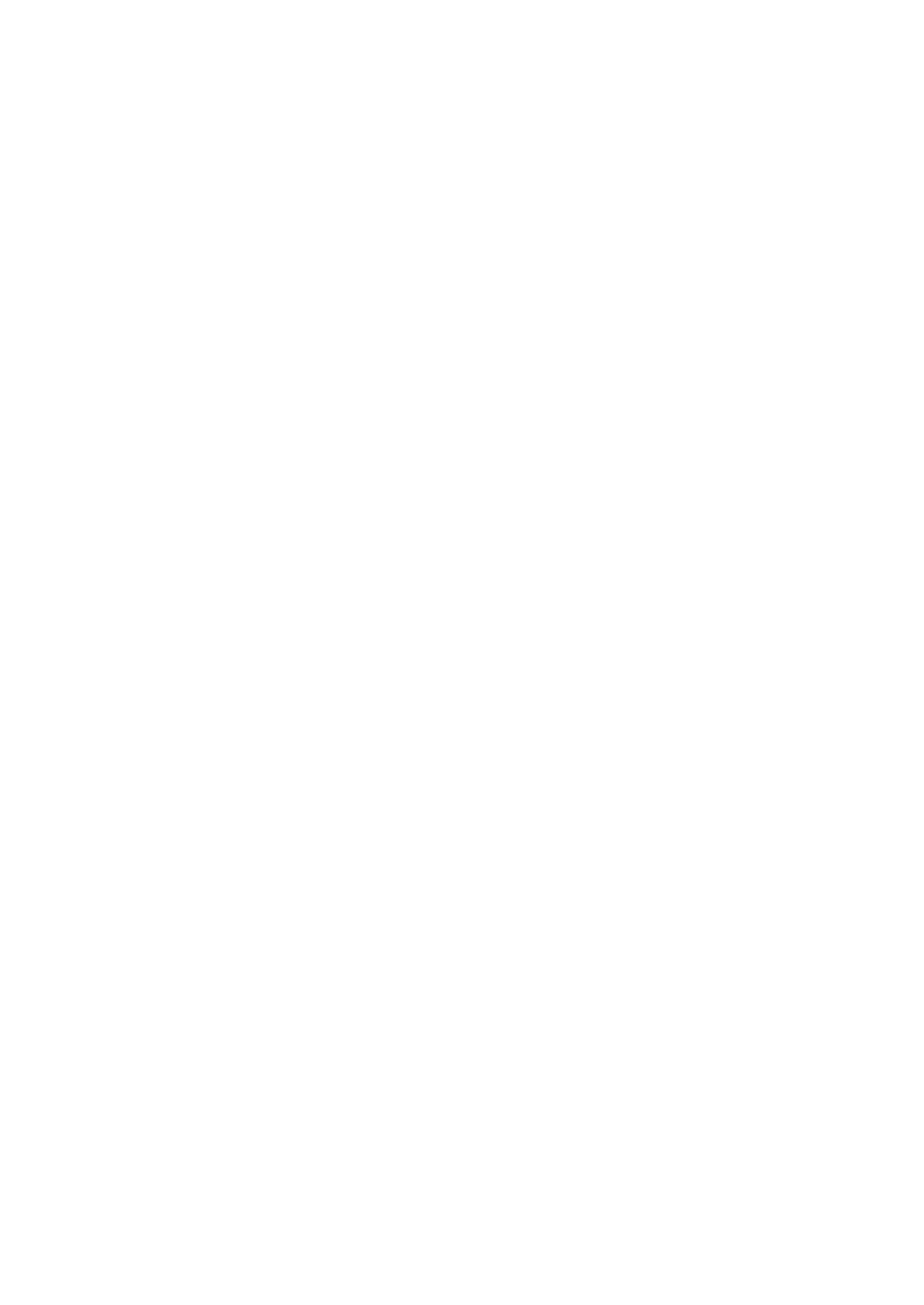- Sorensen, P. (2012). Mentoring and coaching for school teachers' initial teacher education and induction. In S. J. Fletcher, & C. A. Mullen (Eds.), *The SAGE handbook of mentoring and coaching in education* (pp. 201-214). London: SAGE Publications Ltd.
- Starr, J. (2004). The manager's role in coaching overcoming barriers to success. *Development and Learning in Organizations: An International Journal*, 18 (2), 9-12.
- Stewart-Lord, A., Baillie, L., & Woods, S. (2017). Health care staff perceptions of a coaching and mentoring programme: a qualitative case study evaluation. *International Journal of Evidence Based Coaching and Mentoring*, 15(2), 70-85. DOI: [10.24384/000251.](https://doi.org/10.24384/000251)
- Thach, E.C. (2002). The impact of executive coaching and 360 feedback on leadership effectiveness. *Leadership & Organization Development Journal*, 23 (4), 205-214. DOI: [10.1108/01437730210429070](https://doi.org/10.1108/01437730210429070).

Thomson, B. (2013). *Non-directive Coaching: Attitudes, Approaches and Applications*. St Albans, UK: Critical Publishing.

- Van Niewerburgh, C. (Ed.). (2018). *Coaching in education: Getting better results for students, educators, and parents*. Routledge.
- Van Oorsouw, W.M.W.J., Embregts, P.J.C.M., & Bosman, A.M.T. (2013). Quantitative and qualitative processes of change during staff coaching sessions: An exploratory study. *Research in Developmental Disabilities*, 34, 1456-1467. DOI: [10.1016/j.ridd.2013.01.020](https://doi.org/10.1016/j.ridd.2013.01.020).
- Wanberg, C. R., Welsh, L. , & Hezlett, S. (2003). Mentoring: A review and directions for future research. In J. Martocchio & J. Ferris (Eds.), *Research in personnel and human resources management* (Vol. 22, pp. 39-124). Oxford: Elsevier Science Ltd.

Wilson, C. (2011), Developing a coaching culture, *Industrial and Commercial Training*, 43(7), 407-414.

## About the authors

**Dr Priya Mathew** heads the Centre for Academic Writing at Middle East College, Oman. She is a certified coach, having successfully completed the Coaching and Mentoring Course (Level 7) under Chartered Management Institute, UK. https://orcid.org/0000-0001-9993-3246

**Dr. Ahmed Nawaz Hakro** is a professor of Economics and Associate Dean of Research and Innovation at Middle East College, Oman. Dr. Hakro has more than 30 years of experience of working in academia, government and international organizations. https://orcid.org/0000-0001- 8150-8663